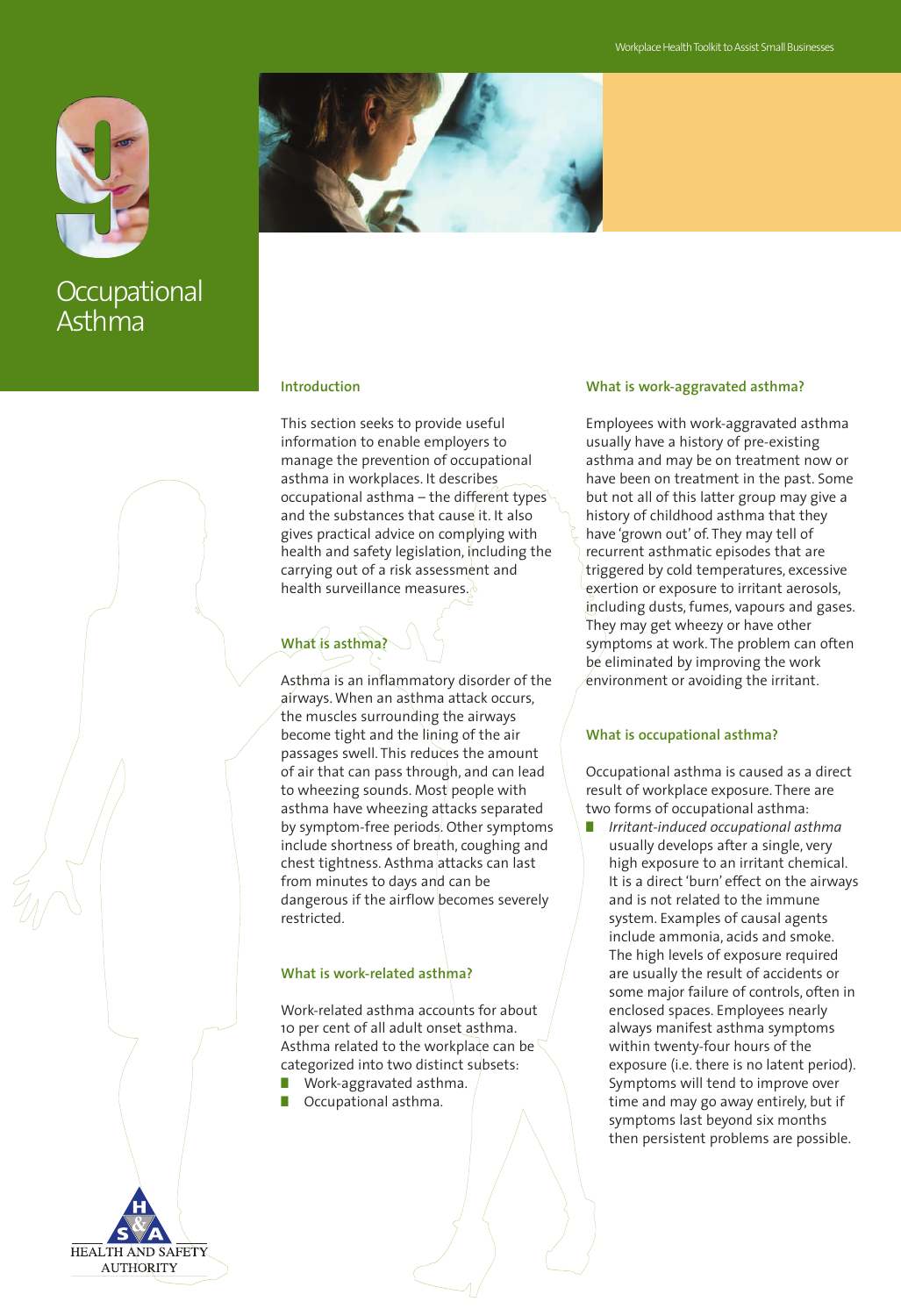## **Occupational** Asthma

**■** *Allergic occupational asthma* is caused by sensitisation or becoming allergic to a specific chemical agent in the workplace over a period of time. This is the mechanism for the vast majority (over 90 per cent) of cases of occupational asthma. The sensitisation process does not occur after one exposure but develops over time (i.e. there is a latency period). Latency periods are variable and can be as short as several weeks or as long as thirty years. If exposure is consistent, the period of greatest risk is the first two years of exposure but the risk does not go away after that, although it may reduce somewhat.

#### **Can an employee recover from occupational asthma?**

If exposure to the causative agent ceases completely, the condition will nearly always improve. If this happens within the first two years of the development of the condition, then complete recovery is usual. The longer the exposure continues, however, the more the condition is likely to worsen, and the less likely it is that there will be a complete recovery, although a c essation of exposure is nearly always of benefit. For these reasons identifying a case of occupational asthma as early as possible is of paramount importance, and hence the reason for health surveillance (see below).

#### **What are respiratory sensitisers?**

A respiratory sensitiser is a substance which, when breathed in, can trigger an allergic reaction in the respiratory system. Initial sensitisation does not usually take place immediately, it happens after a period of perhaps weeks or months inhaling the sensitiser. Respiratory sensitisers have

the following risk phrase and number in chemical Safety Data Sheets 'may cause sensitisation by inhalation (R42)'. Many are also identified by the 'Sen' notation in the 2007 Code of Practice for the Safety, Health and Welfare at Work (Chemical Agents) Regulations 2001.

The risk of development of sensitisation is usually dose-related, i.e. the higher the exposure the more likely the employee will become sensitised. Smokers may also be more vulnerable. For most substances the chances of becoming sensitised are much lower, but not completely absent, if the chemical is controlled below the occupational exposure limit (OEL).

Once the sensitisation reaction has taken place, further exposure to the substance, even to the smallest amounts will produce symptoms. That

| Table 9.1: Respiratory Sensitisers |                                                              |
|------------------------------------|--------------------------------------------------------------|
| <b>Substance Groups</b>            | <b>Common Activities</b>                                     |
| Isocyanates                        | Vehicle spray painting, foam<br>manufacture                  |
| Flour/grain/hay                    | Handling grain at docks, milling,<br>malting, baking         |
| Electronic soldering flux          | Soldering, electronic assembly,<br>computer manufacture      |
| Latex rubber                       | Performing medical procedures,<br>laboratory work            |
| Laboratory animals                 | Animal testing                                               |
| Wood dusts                         | Saw milling, woodworking, furniture<br>manufacture           |
| Glues/resins                       | Curing glues and epoxy resins in joinery<br>and construction |
| Gluteraldehyde                     | Health care                                                  |
| Hair dyes                          | Hairdressing                                                 |
| Penicillins/cephalosporins         | Pharmaceutical work                                          |
| Chromium compounds                 | Welding stainless steel                                      |
| Platinum salts                     | Catalyst manufacture                                         |
| Cobalt                             | Hard metal production, diamond<br>polishing                  |
| Nickel sulphate                    | Electroplating                                               |
| Subtilisin/enzymes                 | Detergent manufacture                                        |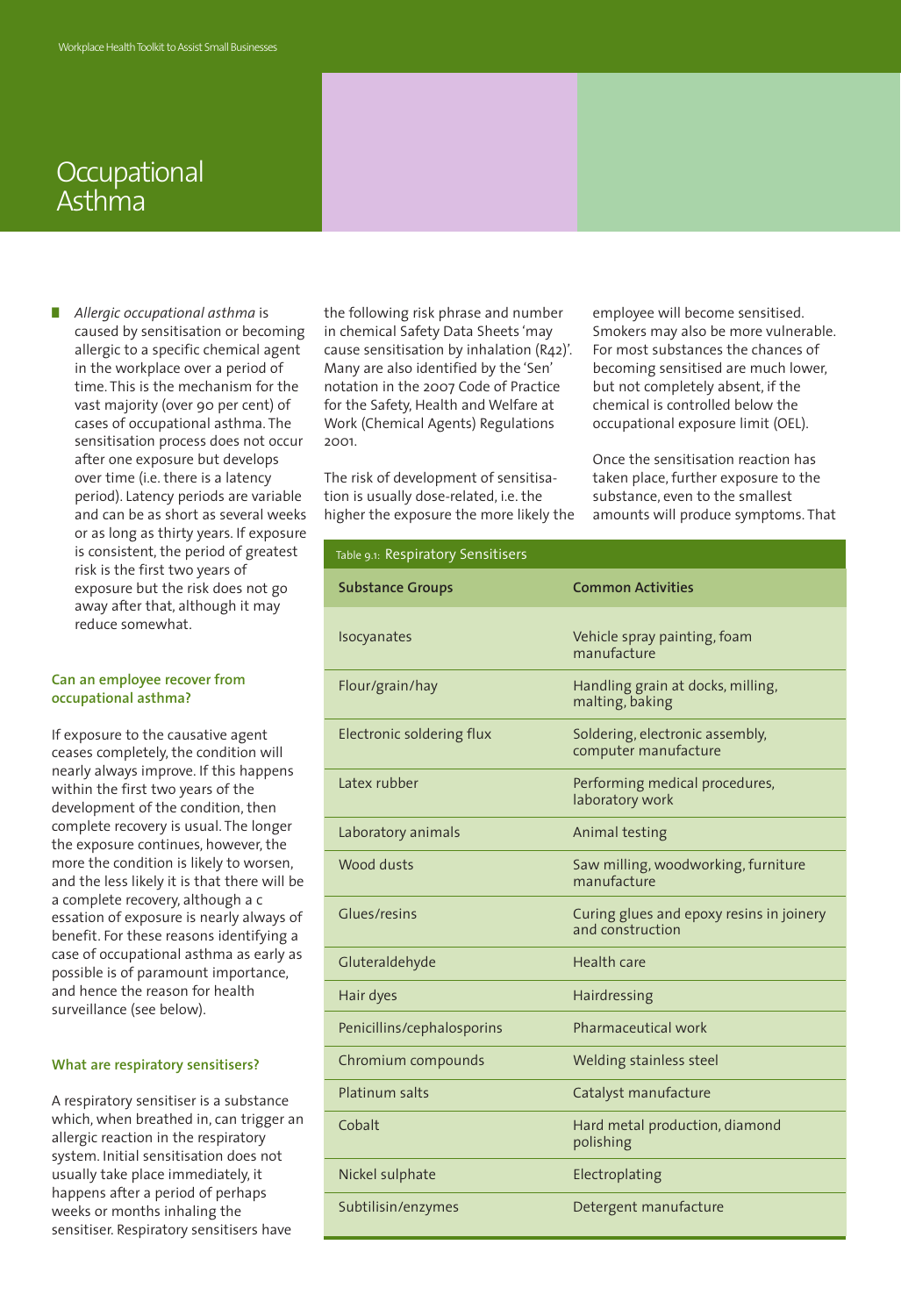is, the OEL does not protect an employee who is already sensitised. Once sensitised, the symptoms can happen immediately when the employee starts working with the substance or soon afterwards. The symptoms can sometimes occur some hours after the work period. This delayed reaction is quite common with isocyanates, for example. The symptoms typically improve when the employee is away from the workplace on days off or holidays.

Several hundred workplace substances have been found to be respiratory sensitisers, and more are being identified. Table 9.1 gives a broad indication of the types of substance that are known respiratory sensitisers and their associated common work activities.

#### **What are my responsibilities as an employer?**

You must ensure a safe working environment where exposure to substances that can cause asthma is prevented or controlled. You should have or provide:

- An up-to-date safety statement.
- **■** A risk assessment.
- Adequate control measures.
- Information to employees.
- Health surveillance where appropriate.

#### **How is a risk assessment carried out?**

Please see Section 2 of this Toolkit on the five-step risk assessment process. The risk assessment will identify whether respiratory sensitisers that can cause asthma are being used in the workplace. It should be able to answer the following questions:

**■** Are you using a respiratory sensitiser, e.g. one of the substances listed in Table 9.1?

- **■** Does the risk phrase 'may cause sensitisation by inhalation (R42)' appear on the Safety Data Sheet of any substance in use?
- Are any of the substances used listed with the 'Sen' notation in the 2007 Code of Practice for the Safety, Health and Welfare at Work (Chemical Agents) Regulations 2001?
- Is there a close chemical similarity with a known respiratory sensitiser?
- Is the sensitiser likely to become airborne in use?
- Who is likely to be exposed?
- To what concentrations?<br>■ For how long?
- For how long?<br>■ How often?
- **■** How often?
- Does the exposure exceed the daily occupational exposure limit (OEL) specified in the Chemical Agents Regulations?

It may be necessary for the employer to have the work air monitored or measured to detect the amount of the airborne substance and whether the exposure of employees is likely to be above the allowed OEL specified in the Chemical Agents Regulations. Monitoring must be carried out by a competent occupational hygienist with the right equipment.

#### **How can I prevent or control exposure?**

If the risk assessment identifies that employees are being exposed to a respiratory sensitiser, you should stop using the sensitiser and replace it with a safer alternative.

If that is not possible, you should consider segregating the work so as to minimise the number of employees exposed and/or totally enclosing the process. If this is not possible, partially enclose the process and provide local exhaust ventilation.

If, after carrying out the above control measures, there is still exposure, provide suitable personal respiratory protection to employees. If there is dependence on personal protective equipment (PPE), this equipment must be suitable for the task and work effectively. Fit testing is usually necessary.

Where substitution is not possible and there is still a risk of exposure despite the implementation of control measures, health surveillance must be provided.

#### **What information should I give to employees?**

Employees are entitled to information about hazards in the workplace and to know what is contained in the risk assessment. They are also entitled to information on the protective and preventive measures to be taken. Employees who are likely to work with and be exposed to respiratory sensitisers need information, instruction and supervision so that they know and understand:

- **■** Labels and Safety Data Sheets for chemicals used in the workplace.
- Which substances are respiratory sensitisers in the workplace.
- Results of the risk assessment. ■ Proper use of control measures,
- including PPE if relied upon.
- The need to report any failures in control measures.
- Risks to health.
- **■** Symptoms of sensitisation.
- The importance of reporting symptoms at an early stage.
- Role of health surveillance.